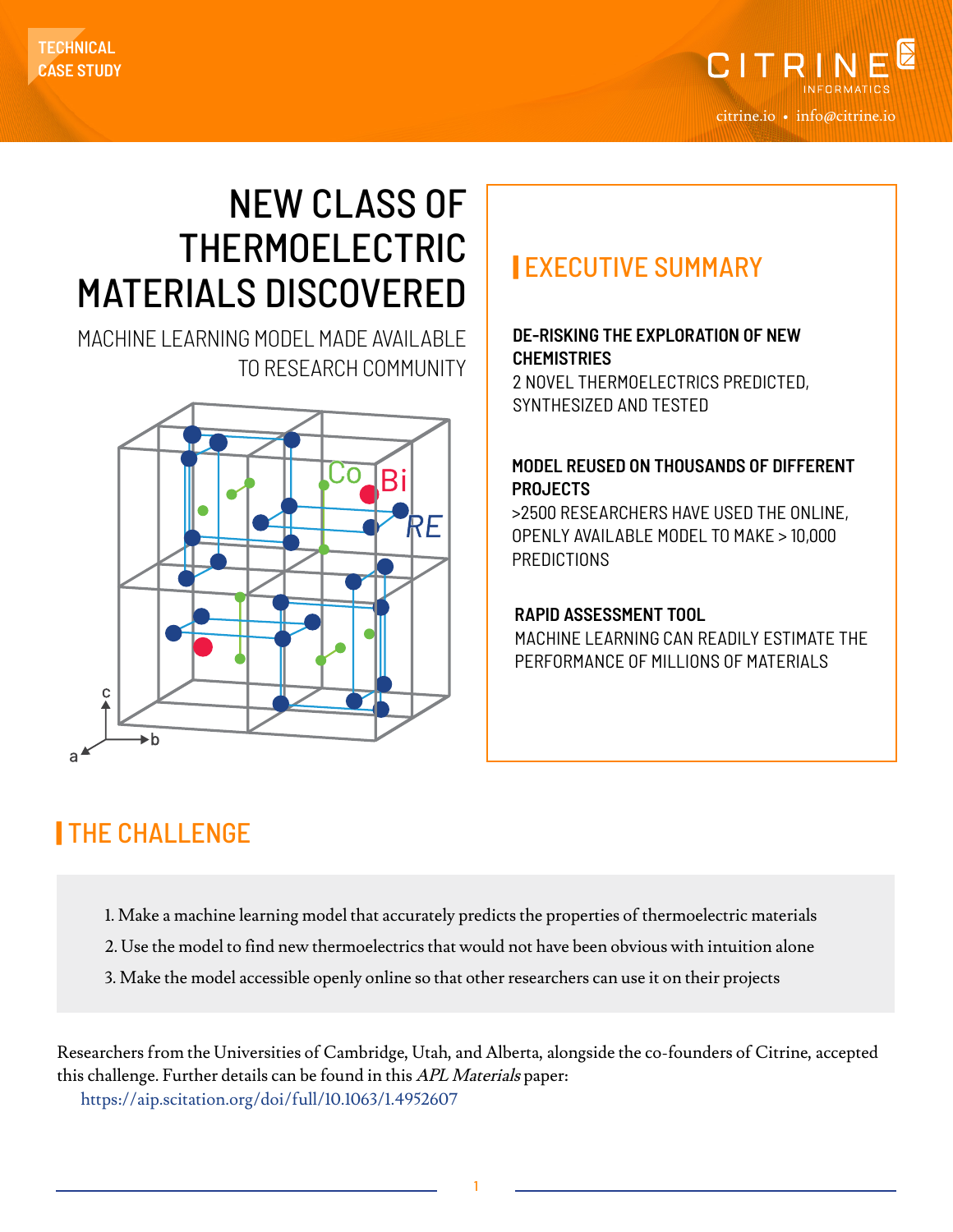## | THE APPROACH

First, the researchers collected a data set of the electrical and thermal conductivities, Seebeck coefficients and band gaps for as many currently known thermoelectrics as practically possible. The team used a mix of experimental data and electronic structure data calculated from first principles.

Next, the researchers developed a set of descriptors, or features, which they used to characterize the materials that would act as inputs to the machine learning model. Feature development and selection is an opportunity to inject domain knowledge into the modelling process–these descriptors can encode "known physics" about materials.

The model was then trained and cross-validated on the data set to determine the error distributions. A calculated nonzero band gap was used as a constraint, to rule out metals.

## **ITHE RESULTS**

To validate the predictive power of the model, two materials,  $Er<sub>12</sub>Co<sub>5</sub>Bi$  and  $Gd<sub>12</sub>Co<sub>5</sub>Bi$ , were chosen to be synthesized and tested. They were chosen because they are chemically distinct from known thermoelectrics, and the experimental team believed they would be easy to synthesize.

Experimental testing validated the predicted property results and showed these materials to have similar crystal structures to other known thermoelectrics. This is a remarkable result, as crystal structure was not an input into the model.

These materials are scientifically interesting not only because of their chemical distinctiveness, but also because their thermal conductivity rises with temperature–a highly unusual property. They can now be further optimized through doping and microstructure engineering.





These images are from the paper referenced on the next page.